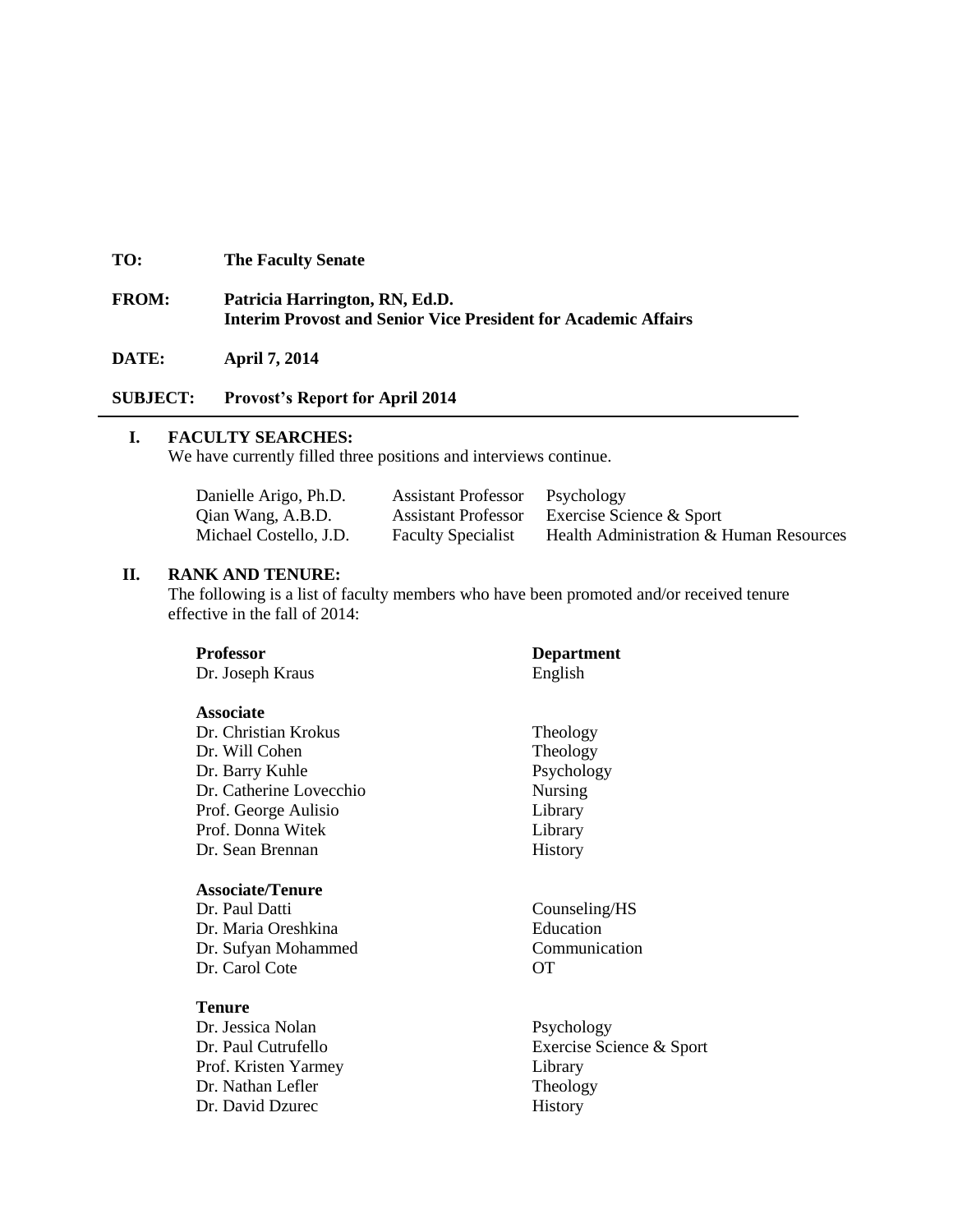| Dr. Shuhua Fan       | History    |
|----------------------|------------|
| Dr. Cyrus Olsen      | Theology   |
| Dr. Ileana Szymanski | Philosophy |

#### **III. FACULTY DEVELOPMENT:**

*Provost Enhancement Awards*

The winners of the Provost Enhancement Awards were announced at the Faculty Appreciation Day dinner on April 4<sup>th</sup>. Please join me in congratulating the winners:

#### **Excellence in Scholarship of Teaching and Learning**

*Douglas Boyle, Ph.D. Robert Waldeck, Ph.D.*

#### **Excellence in Scholarly Publication**

*Mary Jane Hanson, Ph.D.*

**Excellence in Advancing Global Learning** *Yamile Silva, Ph.D.*

**Excellence for University Service and Leadership** *Rebecca Mikesell, Ph.D.*

**Excellence in Integrating Diversity in Learning** *Paul Datti, Ph.D.*

#### **Excellence in Integrating Mission and Justice into the Curriculum** *Iordanis Petsas, Ph.D.*

*Aram Balagyozyan, Ph.D.*

| <b>Summer Grants</b>   |                                                                                                                                       |
|------------------------|---------------------------------------------------------------------------------------------------------------------------------------|
| Dr. Michael Azar       | Stereotyping Exegesis: The Johannine Jews in<br><b>Ancient and Modern Commentary</b>                                                  |
| Dr. Robert Giambatista | Advancing Research in Whole Person Learning as a<br><b>Tool for Behavioral Skill Acquisition</b>                                      |
| Dr. Irene Goll         | Foreign Direct Investment, Human Rights, and<br>Welfare                                                                               |
| Dr. Barry Kuhle        | On the Origin of an Evolution Revolution: The Birth<br>and Rise of an Evolutionary Approach to Human<br><b>Behavior and Cognition</b> |
| Dr. Matthew Meyer      | <i>Nietzsche's Revaluation of Values: A Love Story</i>                                                                                |
| Dr. Eric Plumer        | To Support the Research and Writing of Two Articles<br>on John Ruskin's Fors Clavigera                                                |
| Dr. Stephen Whittaker  | Under Waterhouse's Clock: The Engendering<br>Geometry of Gnomon and Armillary in Joyce's Forge                                        |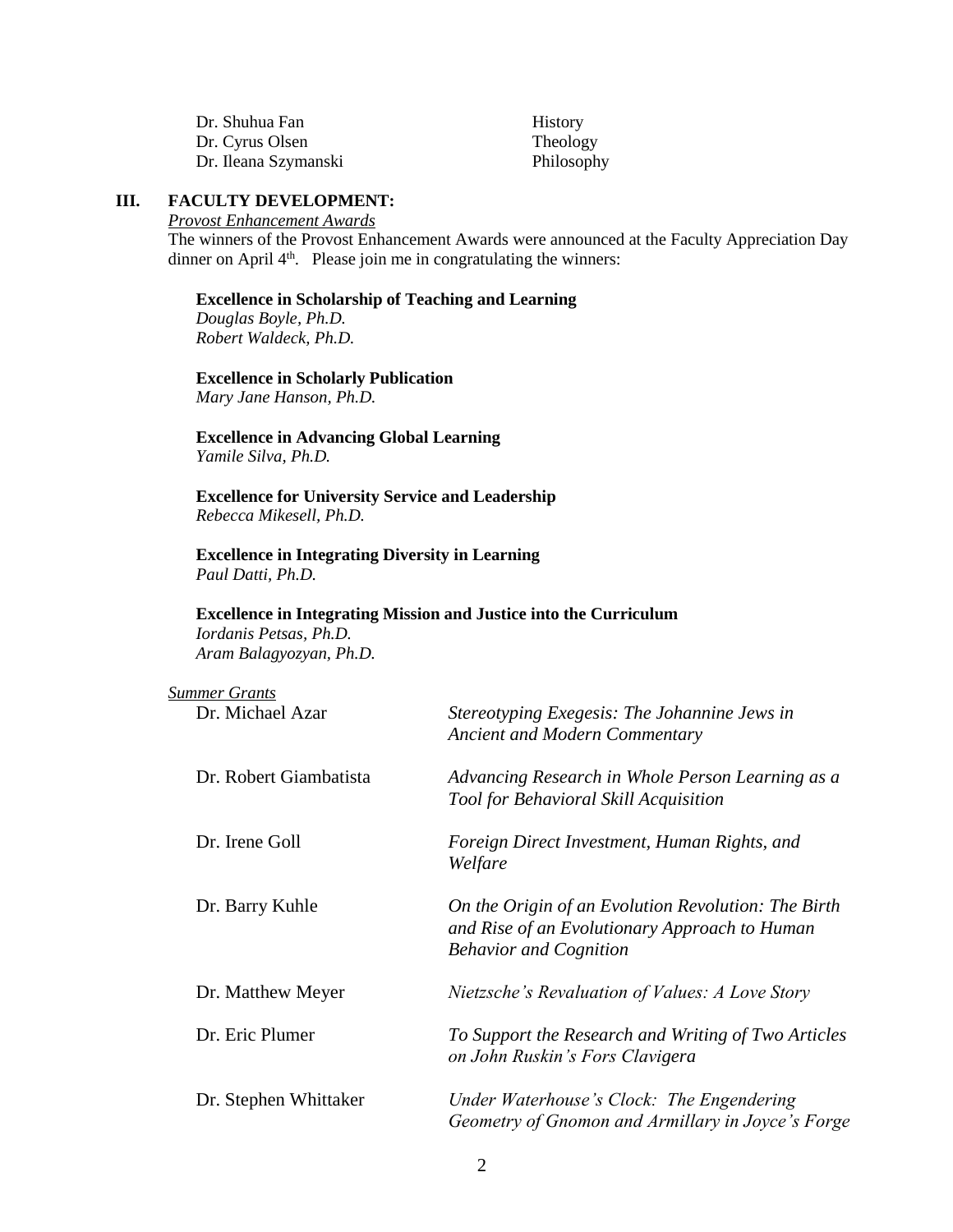| Dr. Patricia Moyle Wright |  |
|---------------------------|--|
|                           |  |

Dr. Patricia Moyle Wright *Perinatal and Pediatric Loss*

*Clavius Grants*

The Faculty Development Board recommended funding for two Clavius Program proposals: Dr. Steven Whittaker *Plato's Aesthetics*

Dr. Josephine Dunn *The Jesuit Suppression: History, Restoration, Challenge*

#### **IV. FACULTY RESEARCH COMMITTEE:**

| <b>Fall 2013 Internal Research Funding (IRF) Awards</b> |  |
|---------------------------------------------------------|--|
|---------------------------------------------------------|--|

| Loreen Wolfer, Sociology/Criminal Justice        | \$1,877 |
|--------------------------------------------------|---------|
| Abhijit Roy, Management/Marketing                | \$2,000 |
| Michael Knies, Library                           | \$2,000 |
| Tim Foley, Chemistry and George Gomez, Biology   | \$3,000 |
| Carol Cote, Occupational Therapy                 | \$1,060 |
| Scott Breloff and Andrew Stuka, Exercise Science | \$2,990 |
| Jeremy Brees, Management/Marketing               | \$2,000 |

#### *Spring 2014 Internal Research Funding (IRF) Awards*

| Scott Breloff/Ronald Deitrick, Exercise Science | \$3,000 |
|-------------------------------------------------|---------|
| Roy Domenico, History                           | \$2,000 |
| Shuhua Fan, History                             | \$2,000 |
| Howard Fisher/Sufyan Mohammed, Communication    | \$2,000 |
| George Gomez, Biology                           | \$2,000 |
| Renee Hakim/Michael Ross, Physical Therapy      | \$3,000 |
| Erica Lasek-Nesselquist, Biology                | \$2,000 |
| Yibai Li. Operations & Information Management   | \$1,998 |
| Robert McKeage/Len Tischler, Management         | \$2,990 |
| Kim Subasic, Nursing                            | \$2,000 |
| Zhang, Operations & Information Management      | \$2,000 |

#### *AY2014 Patent Activity*

Provisional applications submitted (or in preparation):

- › Nicholas P. Truncale, Visualizing Sound with an Electro-Optical Eardrum, U.S. Patent Provisional Application No. 61/908,234
- › Nicholas P. Truncale and Nathan Williams, Celestial Body Digital Tracking System, U.S. Patent Provisional Application No. 61/938,869
- › Nicholas P. Truncale, Interfaced Raspberry Pi for Reflective Soar Tracking (in preparation)

The following patent applications submitted (or in preparation):

- › James F. Loven, Solar Energy Collection System Employing Reflectors and Sun Tracking, U.S. Patent Application No. 14/212,015
- › Terrence Sweeney, Apparatus and Method for Demonstrating the Beneficial Effects of Elastic Arteries (amended), U.S. Patent Application No. 13/246,758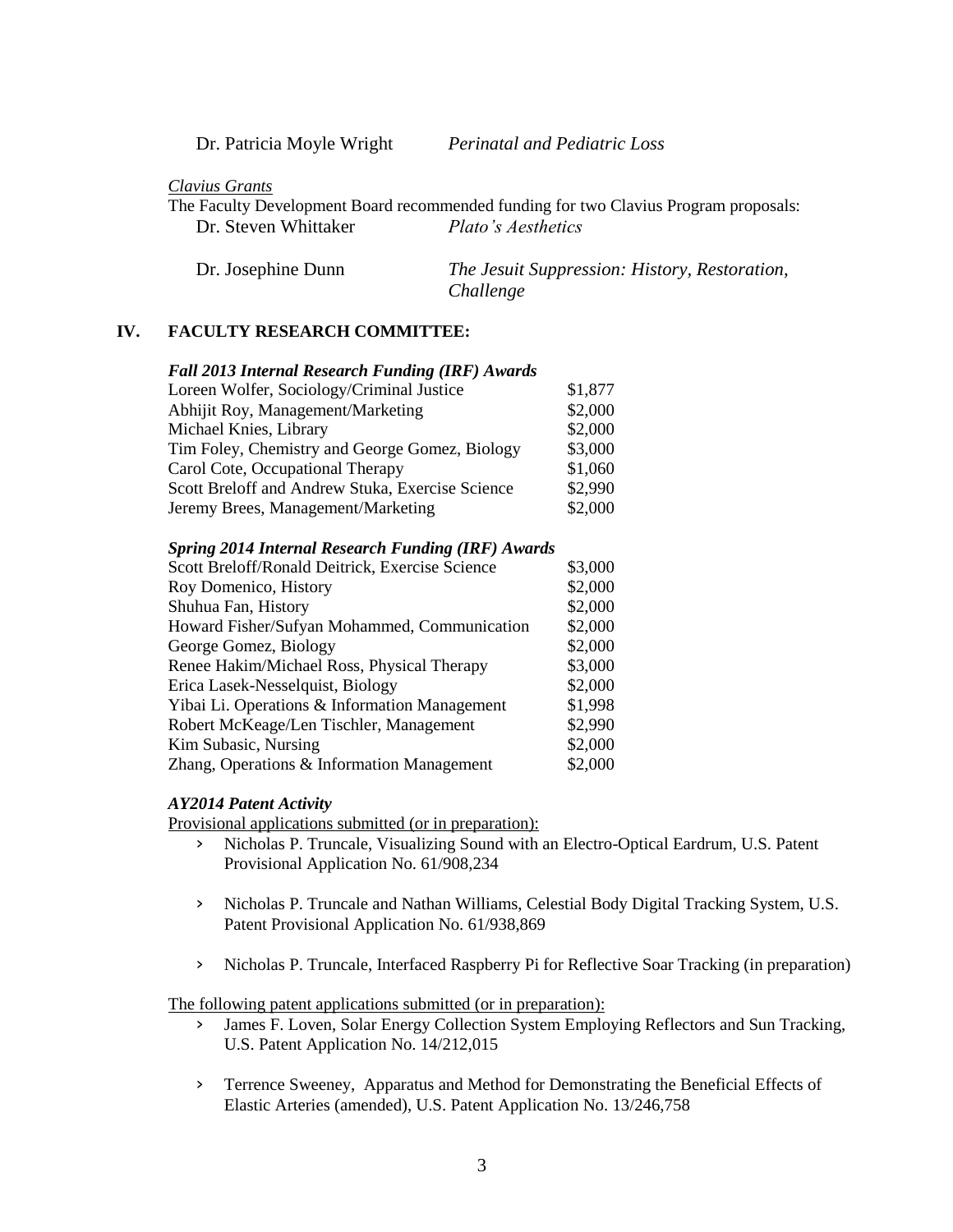› Terrence Sweeney, Mechanical Model of the Cardiovascular System (amended), US Patent Application No. 12/939,741 (in preparation)

## **V. FELLOWSHIPS and SCHOLARHIPS:**

The Barry M. Goldwater Scholarship provides support for educational expenses to sophomores and juniors who intend to pursue careers in mathematics, the natural sciences, or engineering. This year we have two students who received Honorable Mention.

- Shayne Wierbowski Sophomore BCMC, Computer Science and Philosophy major
- Alice Chen Liaw- Sophomore BCMC and Philosophy major

## **VI. FULBRIGHT SCHOLARS:**

Though it is still very early in the notification cycle, we have learned that two of our graduating seniors already have been selected for Fulbright Scholarships for the next academic year. They are still going through the process of health and security clearances, so we cannot go to press on these awards yet.

- Emmanuel Akpan Jr. majoring in Neuroscience and a member of the Honors program has been selected to receive a Fulbright English Teaching Assistantship to Cyprus.
- Olivia Salama, double majoring in Political Science and Philosophy, and a member of the SJLA Program, has been selected to receive a Fulbright Scholarship in Law to the University of Turku, Finland.

Three other Scranton applicants, who were named Fulbright National Finalists at the end of January, are still awaiting word from their countries, where final decisions should be made in the next eight weeks.

## **VII. SUSTAINABILITY**

The University of Scranton's Office of Sustainability has planned a month of events in celebration of Earth Week 2014, encouraging our entire community to help better our environment. Earth Week events began on April 6, with a film and talk by environmental philosopher and filmmaker Dr. Irene Klaver. On April 22nd an "Earth Day Fair" in DeNaples is planned and will include interactive presentations and information related to the environment and sustainable practices. On April  $25<sup>th</sup>$  a Campus Electronic Recycling and Document Shredding event will be held. The celebration will conclude on Saturday, April 26 with a 5K Fun Run/Walk on the Lackawanna Valley Heritage Trail. For details on all of the events visit the sustainability web site at: <http://www.scranton.edu/sustainability/earth-week.shtml>

#### **VIII. EDUCATION FOR JUSTICE:**

Education for Justice and the Office of Multicultural Affairs (OMA) hosted a Nelson Mandela Tribute on Tuesday, March 25<sup>th</sup>.

#### **IX. CHAIRPERSON ELECTIONS:**

The following Departments elected a new chairperson:

| <b>Terrance Sweeney</b> | <b>Biology</b>           |
|-------------------------|--------------------------|
| Richard Plishka         | <b>Computing Science</b> |
| Iordanis Petsas         | Economics/Finance        |
| Education               | Darryl DeMarzio          |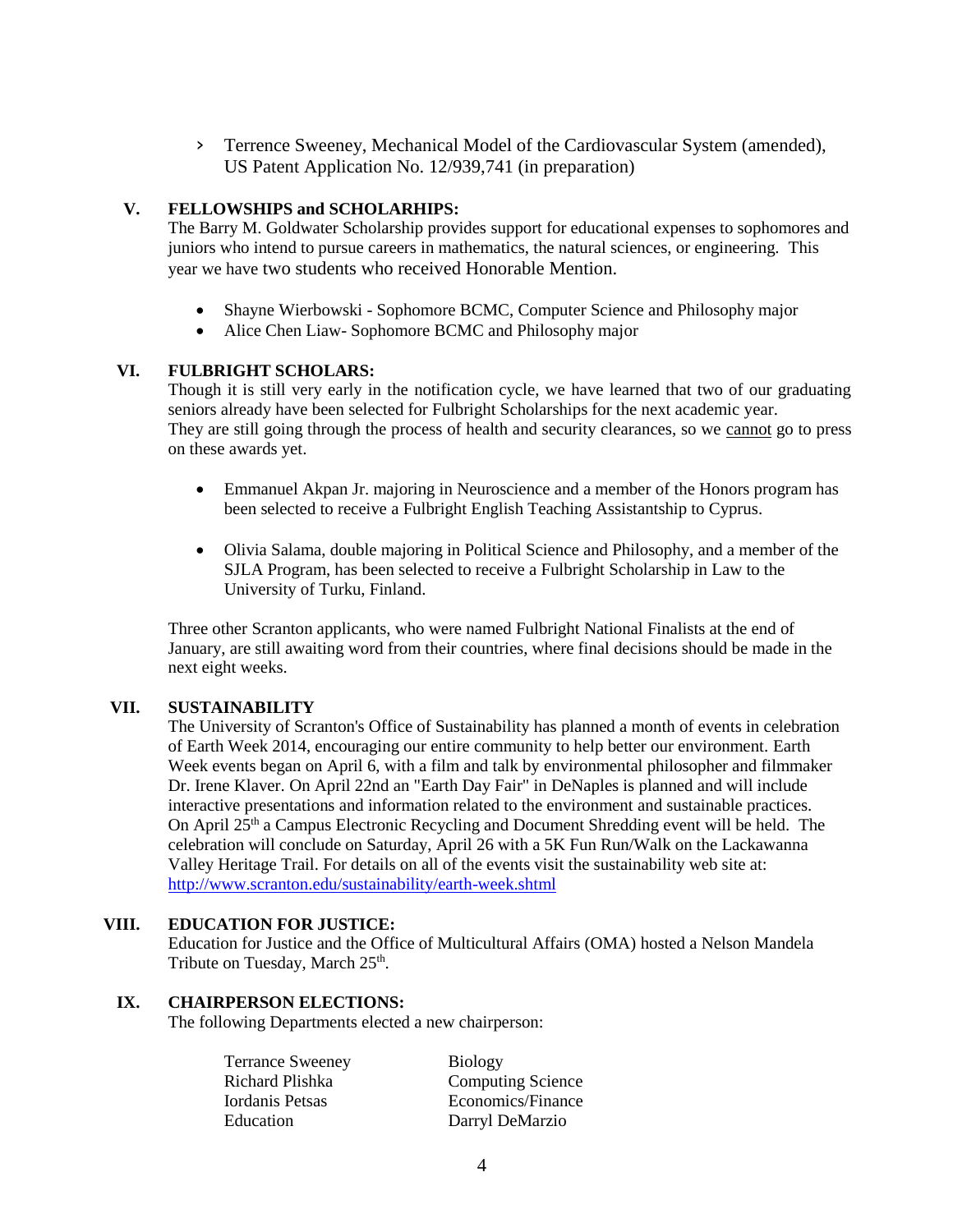| Rebecca Beal         |
|----------------------|
| <b>Betsey Moylan</b> |
| Satya Chattopadhyay  |
| Thomas Shimkus       |
| Peter Leininger      |
| Michael Allison      |
| James Buchanan       |
| Brigid Frein         |
|                      |

# **X. CURRICULUM APPROVALS:**

| New Course                                                          | Date Posted |
|---------------------------------------------------------------------|-------------|
| ACC 550: Applied Accounting Research                                | 11/8/14     |
| ACC 542: Occupational Fraud & Abuse                                 | 11/8/14     |
| ACC 541: Financial Reporting Fraud: Detection & Prevention          | 11/8/14     |
| ACC 540: Contemporary Financial Accounting Topics                   | 11/8/14     |
| ACC 539: Accounting Ethics: The Foundation of the Profession        | 11/8/14     |
| OIM 362: Quality Management                                         | 3/11/14     |
| PSYC/NEUR 350: Cognitive Neuroscience                               | 12/11/13    |
| PHYS 404: Intro to Nuclear & Particle Physics                       | 2/19/14     |
| <b>MATH 441: Partial Differential Equations</b>                     | 2/6/14      |
| T/RS 245: Islam                                                     | 2/3/14      |
| HIST 395: Modern Germany History & Culture                          | 1/9/14      |
| ECUI 511: Integrating Technology into the Classroom                 | 1/23/14     |
| ERDG 526: Reading Practicum                                         | 8/12/13     |
| NURS 503: Basic Principles of Nurse Administered Anesthesia         | 1/30/14     |
| EDUC 240: Literacy at Preschool Level                               | 1/13/14     |
| EDUC 256: Family, School & Community Relations in a Diverse Society | 1/30/14     |
| EDUC 252: Assessment in Early Childhood Education                   | 1/13/14     |
| EDUC 344: Science for PreK-4                                        | 1/13/14     |
| EDUC 351: Methods Across the Integrated Curriculum, PreK-1          | 1/13/14     |
| EDUC 357: Integrated Methods Across the Curriculum, Grades 2-4      | 1/13/14     |
| EDUC 358: Reading to Learn with Tradebooks & Texts, Grades 2-4      | 1/13/14     |
| EDUC 241: Foundations of reading, K-1                               | 1/13/14     |
| HIFN 501: Introduction to Healthcare                                | 11/8/13     |
| HIFN 502: Computer Information Technology for Health Prof           | 11/8/13     |
| HIFN 520: Introduction to Health Informatics                        | 11/8/13     |
| HIFN 530: Healthcare Knowledge for Health Informatics               | 11/8/13     |
| HIFN 535: Principles of Computer Science and Software Dev.          | 11/8/13     |
| HIFN 540: Information Technology for Health Informatics             | 11/8/13     |
| HIFN 545: Database Principles and Applications                      | 11/8/13     |
| HIFN 550: Community Health for Health Informatics                   | 11/8/13     |
| HIFN 560: Business Management & Communication for                   |             |
| <b>Health Informatics</b>                                           | 11/8/13     |
| HIFN 570: Public Policy for Health Informatics                      | 11/8/13     |
| HIFN 580: Current Trends in Health Informatics                      | 11/8/13     |
|                                                                     |             |
| HIFN 590: Health Informatics Capstone                               | 11/8/13     |
| <b>Course Change</b>                                                |             |
| ECO 101: Current Economic Issues                                    | 2/24/14     |
| ECO 103: The Economics of Environmental Issues                      | 2/24/14     |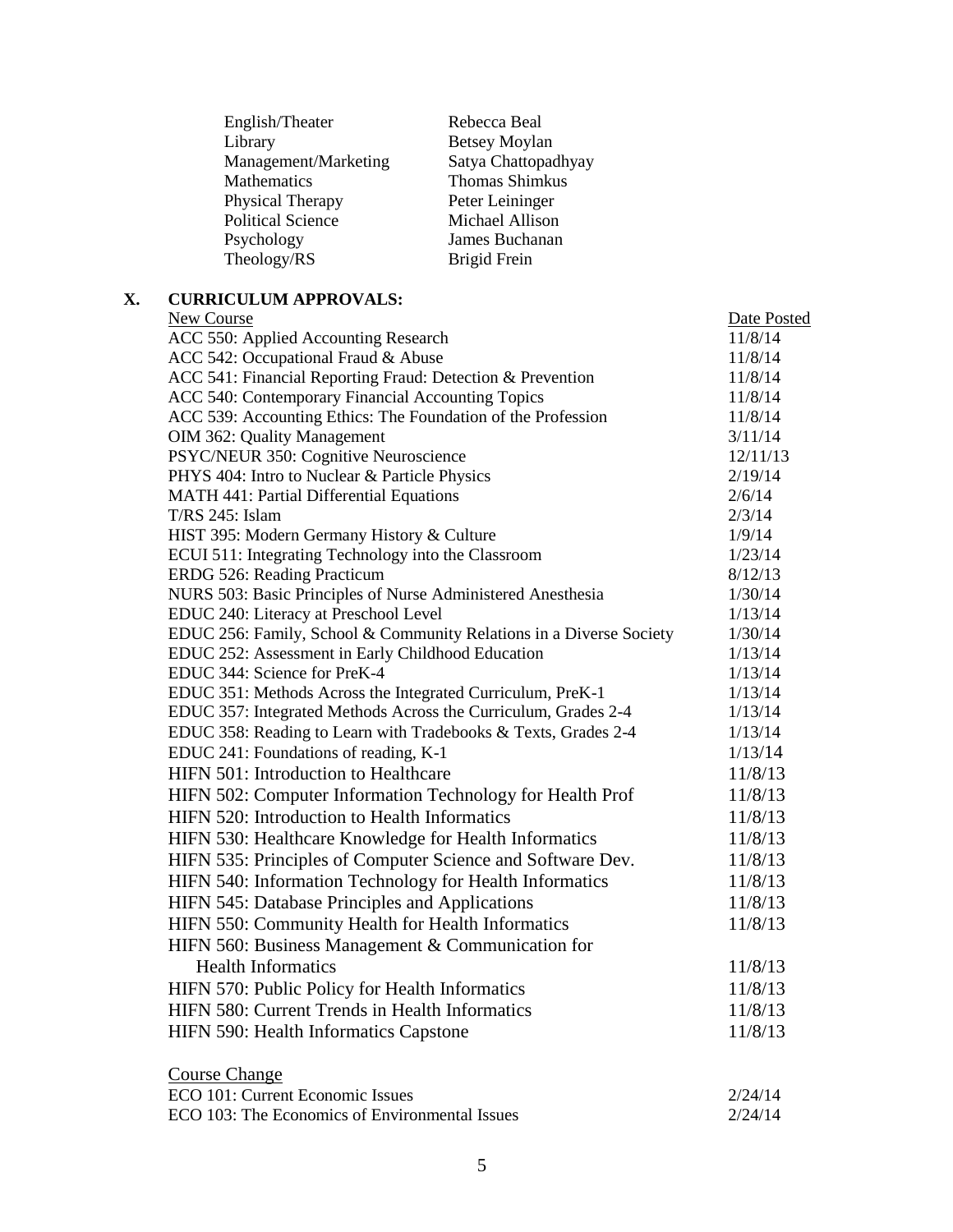| PSYC 481: Field Experience in Personnel Psychology                  | 12/11/13 |
|---------------------------------------------------------------------|----------|
| BIOL 110-111: Structure and Function of the Human Body              | 2/03/14  |
| PHIL 431: Philosophy of Science                                     | 1/21/14  |
| PHIL 213: Environmental Ethics                                      | 1/9/14   |
| ECUI 511: Integrating Technology into the Classroom                 | 1/23/14  |
| ERDG 526: Reading Practicum                                         | 8/12/13  |
| NURS 503: Basic Principles of Nurse Administered Anesthesia         | 1/30/14  |
| EDUC 240: Literacy at Preschool Level                               | 1/13/14  |
| EDUC 256: Family, School & Community Relations in a Diverse Society | 1/30/14  |
| EDUC 252: Assessment in Early Childhood Education                   | 1/13/14  |
| EDUC 344: Science for PreK-4                                        | 1/13/14  |
| EDUC 351: Methods Across the Integrated Curriculum, PreK-1          | 1/13/14  |
| EDUC 357: Integrated Methods Across the Curriculum, Grades 2-4      | 1/13/14  |
| EDUC 358: Reading to Learn with Tradebooks & Texts, Grades 2-4      | 1/13/14  |
| EDUC 241: Foundations of reading, K-1                               | 1/13/14  |
| <b>Program Change</b>                                               |          |
| <b>Communication Major</b>                                          | 12/17/13 |
| Communication & the Law                                             | 12/17/13 |
| Journalism Track - Deletion                                         | 12/17/13 |
| <b>Public Relations Track - Deletion</b>                            | 12/17/13 |
| <b>Broadcasting Track - Deletion</b>                                | 12/17/13 |
| <b>Advertising Track - Deletion</b>                                 | 12/17/13 |
| <b>Electronic Business</b>                                          | 1/21/14  |
| <b>Environmental Studies Concentration</b>                          | 1/17/14  |
| <b>Mathematics Minor</b>                                            | 11/12/13 |
| Journalism & Electronic Media                                       | 12/10/13 |
| <b>Strategic Communication</b>                                      | 12/10/13 |
| <b>Communications Leadership Track</b>                              | 12/17/13 |
| Nurse Anesthesia Curriculum                                         | 1/30/14  |
| Early & Primary Teacher Education                                   | 1/23/14  |
| Middle Level Teacher Education                                      | 1/13/14  |
| <b>Exercise Science Pre-Health Track</b>                            | 2/12/14  |
| NURS 546: Nurse Anesthesia Clinical Practicum I                     | 1/30/14  |
| <b>Business Leadership Honors Minor</b>                             | 2/2/13   |

### **XI. THE COLLEGES:**

### College of Arts and Sciences

- The Department of Mathematics is hosting the regional meeting of the Mathematical Association of America on April 26<sup>th</sup>. About 100 faculty and students from colleges and universities in Eastern PA and Delaware are expected to attend. Colin Adams, Ph.D. from Williams College and Ruth Charney, Ph.D. from Brandeis University will be giving lectures.
- University of Scranton student Edward H. Ravert III was chosen from a national pool of candidates to receive the Public Relations Student Society of America's (PRSSA) Daniel J. Edelman Award for the Outstanding Public Relations Student. The highly competitive award is presented annually to one student from across the nation chosen based on his or her demonstrated leadership skills, digital media presence, and public relations-related achievements and activities, among other factors. This is the first time a University of Scranton student has won the prestigious award. The award includes a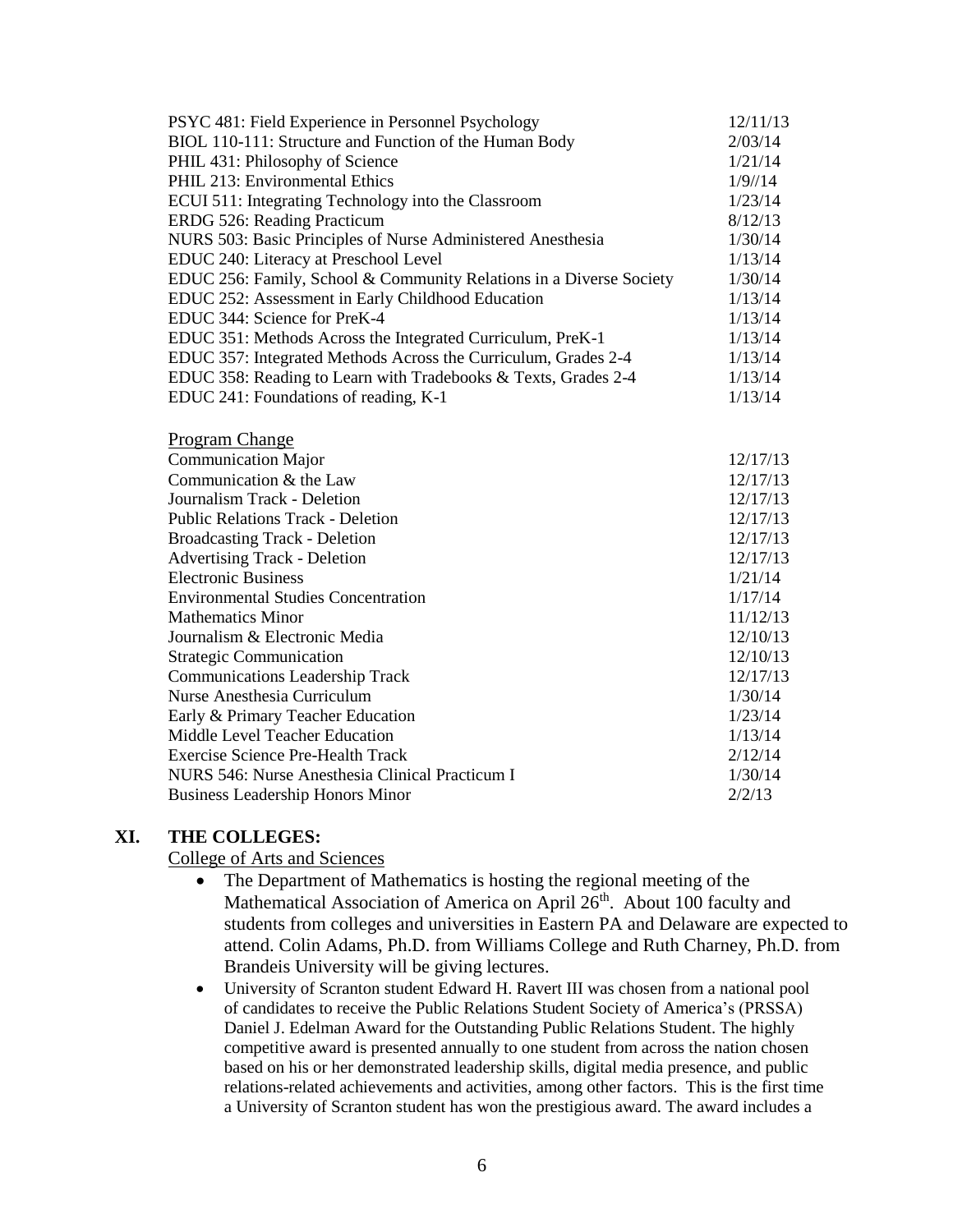financial scholarship and a three-month paid internship in one of Edelman's U.S. offices. Edelman is the largest public relations firm in the world, with 67 offices and more than 4,800 employees worldwide. The award is named after the firm's founder, Daniel J. Edelman.

• The Eastern Psychological Association's annual meeting was held in Boston from March 13-16. This year 18 of our students presented 10 different research projects. Students collaborated with Dr. Hogan, Dr. Karpiak, Dr. Nolan, Dr. Norcross and Dr. Orr.

Panuska College of Professional Studies

- CACREP site visit took place on February 25, 2014 for the Department of Counseling and Human Services Programs. The Clinical Mental Health Counseling Graduate Program (currently accredited as a Community Counseling program is seeking CMHC accreditation) and the School Counseling Graduate Program plus the graduate COREaccredited Rehabilitation Counseling Program and an undergraduate Counseling and Human Services program accredited by the Council for Standards in Human Services Education (CSHSE) are the programs in the Department of Counseling and Human Services being reviewed by CACREP.
- ACOTE site visit takes place in May 2014 for the Department of Occupational Therapy Program. The Accreditation Council for Occupational Therapy Education (ACOTE) accepted the self-study report on February 5, 2014 and will be on campus this May for their site visit.
- PCPS has formed a Curriculum and Assessment Committee (C&A). The committee consists of one faculty member appointed by each department, the PCPS faculty fellow that is a member of the University's Office of Assessment and one member of the University's Assessment Advisory Committee. A representative of the PCPS Dean's Office serves as a non-voting convener of the committee.

The PCPS C&A Committee will meet monthly to consider curriculum proposals and to review student learning outcome assessments from two PCPS programs. Programs will present curricular maps and assessment activities for two of their program-level student learning outcomes to the C&A Committee on a 2-year schedule. Undergraduate Nursing and Occupational Therapy will be the first programs to present to the C&A Committee and are scheduled for May 2014.

## **XII. PERFORMANCE MUSIC:**

In addition to the regular weekly ensembles rehearsal schedule, student coaching, and dress rehearsals of student ensembles, as well as operational/administrative tasks of the department, the following special programs and performances were offered by the Performance Music department from April, 2014 through June, 2014.

- April 6, 2014, 7:30 P.M. Combined concert featuring [The Manhattan School of Music](http://www.msmnyc.edu/) [Brass Orchestra](http://www.msmnyc.edu/Instruction-Faculty/Programs/Ensembles) and The University of Scranton Singers
- April 25, 2014, 7:30 P.M. The University of Scranton String Orchestra
- May 3, 2014, 7:30 P.M. 31st Annual World Premiere Composition Series Concert featuring two new works by composer/conductor [Kyle Athayde](http://newyorktrumpetensemble.com/index.php?page=kyle-athayde) performed by The University of Scranton Concert Band & Concert Choir